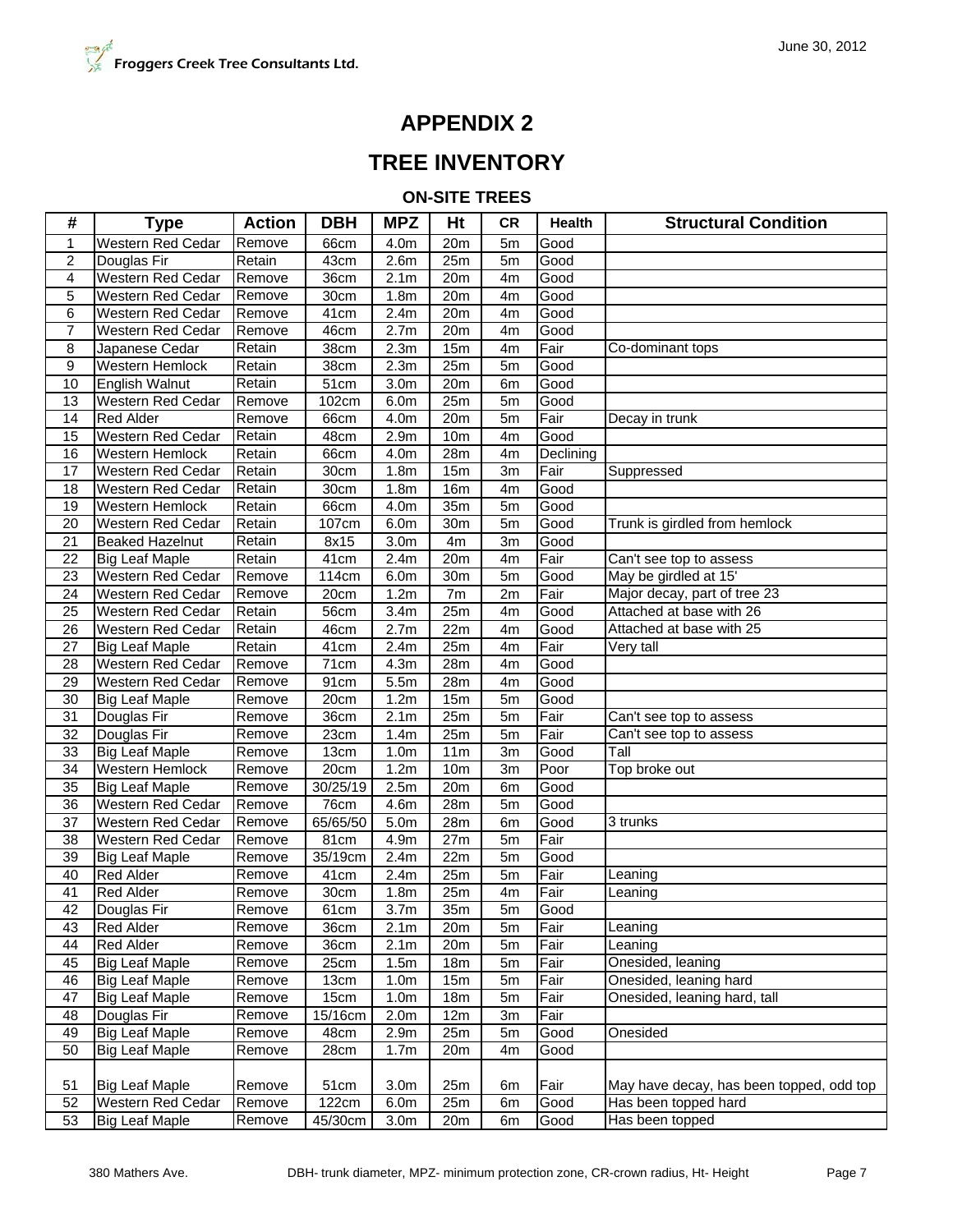| <b>Grand Fir</b><br>Good<br>54<br>Remove<br>10cm<br>1.0 <sub>m</sub><br>7m<br>1 <sub>m</sub><br>Fair<br>55<br>Douglas Fir<br>2.4m<br>12m<br>5m<br><b>Topped hard</b><br>Remove<br>41cm<br>2.6 <sub>m</sub><br>12m<br>Fair<br><b>Topped hard</b><br>56<br>Douglas Fir<br>43cm<br>5m<br>Remove<br>Fair<br>57<br>Douglas Fir<br>30cm<br>1.8 <sub>m</sub><br>12m<br>5m<br>Topped hard<br>Remove<br>$\overline{58}$<br>30cm<br>Fair<br>Douglas Fir<br>1.8 <sub>m</sub><br>12m<br>5m<br>Topped hard<br>Remove<br>59<br>Douglas Fir<br>41cm<br>2.4m<br>12m<br>5m<br>Fair<br><b>Topped hard</b><br>Remove<br>60<br><b>Grand Fir</b><br>13cm<br>Remove<br>1.0 <sub>m</sub><br>9m<br>3m<br>Good<br>Remove<br>Fair<br>61<br>Douglas Fir<br>30cm<br>1.8 <sub>m</sub><br>12m<br>5m<br>Topped hard<br>$\overline{3.7m}$<br>25m<br>62<br><b>Big Leaf Maple</b><br>Remove<br>61cm<br>Good<br>Decay on back side large pruning cut<br>6m<br>2.3 <sub>m</sub><br>25m<br>Fair<br>63<br><b>Red Alder</b><br>38cm<br>Decay in trunk<br>Remove<br>5m<br>64<br>Remove<br>10cm<br>1.0 <sub>m</sub><br>10 <sub>m</sub><br>2m<br>Good<br>Cherry<br>Western Hemlock<br>65<br>Remove<br>10cm<br>1.0 <sub>m</sub><br>8m<br>2m<br>Good<br><b>Western Red Cedar</b><br>66<br>Remove<br>15cm<br>1.0 <sub>m</sub><br>8 <sub>m</sub><br>3m<br>Good<br>13cm<br>67<br>Western Hemlock<br>1.0 <sub>m</sub><br>10 <sub>m</sub><br>3m<br>Good<br>Remove<br>Western Hemlock<br>68<br>Remove<br>18cm<br>1.1 <sub>m</sub><br>12m<br>3m<br>Good<br>69<br>Vine Maple<br>10/10cm<br>1.0 <sub>m</sub><br>2m<br>Good<br>Remove<br>6m<br>Pruned hard, all lateral branches, ivy on<br>Poor<br>70<br><b>Red Alder</b><br>1.8 <sub>m</sub><br>15m<br>30cm<br>2m<br>trunk<br>Remove<br>Pruned hard, all lateral branches, ivy on<br>trunk<br>71<br><b>Red Alder</b><br>Remove<br>1.8 <sub>m</sub><br>15m<br>Poor<br>30cm<br>2m<br>72<br><b>Red Alder</b><br>Remove<br>30cm<br>1.8 <sub>m</sub><br>4m<br>Fair<br>15m<br>Leaning<br>2.1 <sub>m</sub><br>Fair<br>73<br><b>Red Alder</b><br>36cm<br>15m<br>Twist in trunk<br>Remove<br>4m<br>15m<br>Fair<br>74<br><b>Red Alder</b><br>Remove<br>36cm<br>2.1 <sub>m</sub><br>4m<br>75<br>Remove<br>40/35cm<br>3.0 <sub>m</sub><br>15m<br>Included bark<br><b>Red Alder</b><br>4m<br>Fair<br>76<br><b>Red Alder</b><br>Remove<br>20cm<br>1.2m<br>10 <sub>m</sub><br>3m<br>Poor<br>Topped<br><b>Western Hemlock</b><br>10cm<br>1.0 <sub>m</sub><br>8m<br>2m<br>Good<br>77<br>Remove<br>78<br>Western Red Cedar<br>10cm<br>1.0 <sub>m</sub><br>6m<br>2m<br>Good<br>Remove<br>79<br>33cm<br>2.0 <sub>m</sub><br>20m<br>Fair<br><b>Red Alder</b><br>5m<br>Remove<br>Decay<br>80<br>Western Hemlock<br>36cm<br>2.1 <sub>m</sub><br>15m<br>3m<br>Declining<br>Growing out of stump<br>Remove<br>20cm<br>Fair<br>81<br><b>Red Alder</b><br>Remove<br>1.2m<br>15m<br>4m<br><b>Mountain Ash</b><br>10cm<br>5m<br>Poor<br>82<br>Remove<br>1.0 <sub>m</sub><br>1 <sub>m</sub><br>Decay<br>83<br>30/28cm<br>2.4m<br>18m<br><b>Red Alder</b><br>Remove<br>5m<br>Fair<br>Co-dominant tops, included bark<br>84<br><b>Black Cottonwood</b><br>61cm<br>3.7 <sub>m</sub><br>30m<br>7m<br>Good<br>Remove<br>2.0 <sub>m</sub><br><b>16m</b><br>Fair<br>85<br><b>Red Alder</b><br>Remove<br>33cm<br>5m<br>Leaning<br>Fair<br>Hard lean<br><b>Red Alder</b><br>25cm<br>1.5m<br>15m<br>Remove<br>5m<br>86<br>Western Red Cedar<br>5.5m<br>87<br>Remove<br>91cm<br>25m<br>5m<br>Good<br>Leaning<br>2.0 <sub>m</sub><br>88<br>Vine Maple<br>Remove<br>5x10cm<br>3m<br>Good<br>6m<br>89<br><b>Beaked Hazelnut</b><br>2.0 <sub>m</sub><br>Good<br>Remove<br>4x12cm<br>8m<br>4m<br>90<br>Remove<br>40/35cm<br>3.0 <sub>m</sub><br>25m<br>Fair<br><b>Western Hemlock</b><br>6m<br>Growing out of stump<br><b>Red Alder</b><br>Remove<br>Fair<br>91<br>30cm<br>1.8 <sub>m</sub><br>15m<br>5m<br>92<br><b>Red Alder</b><br>38cm<br>2.3m<br>Fair<br>Remove<br>15 <sub>m</sub><br>5m<br>Decay on backside and leaning remove<br>Fair<br><b>Red Alder</b><br>23cm<br>1.4m<br>12m<br>93<br>Remove<br>4m<br>Leaning<br>94<br><b>Red Alder</b><br>25cm<br>1.5m<br>12m<br>Fair<br>Decay, leaning<br>Remove<br>4m<br><b>Red Alder</b><br>1.8 <sub>m</sub><br>15m<br>5m<br>Fair<br>95<br>Remove<br>30cm<br>96<br>Retain<br>13cm<br>12m<br>Fair<br>Crab Apple<br>1.0 <sub>m</sub><br>4m<br>Multiple trunks<br>97<br>Western Red Cedar<br>Remove<br>Fair<br>5x25cm<br>3.0 <sub>m</sub><br>12 <sub>m</sub><br>4m<br>98<br><b>Blue Spruce</b><br>Remove<br>3m<br>Fair<br>23cm<br>1.4 <sub>m</sub><br>8m<br>Top gone<br>99<br>Western Hemlock<br>Remove<br>1.7 <sub>m</sub><br>28cm<br>12 <sub>m</sub><br>Good<br>4m<br>100<br>Hawthorne<br>Remove<br>13cm<br>1.0 <sub>m</sub><br>7m<br>3m<br>Good<br><b>Red Alder</b><br>Good<br>101<br>Remove<br>18cm<br>1.1 <sub>m</sub><br>10 <sub>m</sub><br>3m<br>35m<br><b>Black Cottonwood</b><br>71cm<br>4.3m<br>Fair<br>102<br>Remove<br>7m<br>103<br>Western Hemlock<br>15cm<br>1.0 <sub>m</sub><br>10 <sub>m</sub><br>3m<br>Fair<br>Remove<br>104<br>25cm<br>Fair<br><b>Red Alder</b><br>1.5m<br>18 <sub>m</sub><br>4m<br>Remove<br>∟eaning<br>105<br><b>Red Alder</b><br>Remove<br>18cm<br>1.1 <sub>m</sub><br>15m<br>4m<br>Fair<br>Leaning<br>106<br><b>Black Cottonwood</b><br>Remove<br>14cm<br>1.0 <sub>m</sub><br>7m<br>2m<br>Fair<br>15cm<br>107<br><b>Black Cottonwood</b><br>Remove<br>1.0 <sub>m</sub><br>10 <sub>m</sub><br>3m<br>Fair<br>Top broke out<br>108<br><b>Black Cottonwood</b><br>15cm<br>1.0 <sub>m</sub><br>8m<br>3m<br>Fair<br>Remove | # | <b>Type</b> | <b>Action</b> | <b>DBH</b> | <b>MPZ</b> | Ht | <b>CR</b> | <b>Health</b> | <b>Structural Condition</b> |
|-------------------------------------------------------------------------------------------------------------------------------------------------------------------------------------------------------------------------------------------------------------------------------------------------------------------------------------------------------------------------------------------------------------------------------------------------------------------------------------------------------------------------------------------------------------------------------------------------------------------------------------------------------------------------------------------------------------------------------------------------------------------------------------------------------------------------------------------------------------------------------------------------------------------------------------------------------------------------------------------------------------------------------------------------------------------------------------------------------------------------------------------------------------------------------------------------------------------------------------------------------------------------------------------------------------------------------------------------------------------------------------------------------------------------------------------------------------------------------------------------------------------------------------------------------------------------------------------------------------------------------------------------------------------------------------------------------------------------------------------------------------------------------------------------------------------------------------------------------------------------------------------------------------------------------------------------------------------------------------------------------------------------------------------------------------------------------------------------------------------------------------------------------------------------------------------------------------------------------------------------------------------------------------------------------------------------------------------------------------------------------------------------------------------------------------------------------------------------------------------------------------------------------------------------------------------------------------------------------------------------------------------------------------------------------------------------------------------------------------------------------------------------------------------------------------------------------------------------------------------------------------------------------------------------------------------------------------------------------------------------------------------------------------------------------------------------------------------------------------------------------------------------------------------------------------------------------------------------------------------------------------------------------------------------------------------------------------------------------------------------------------------------------------------------------------------------------------------------------------------------------------------------------------------------------------------------------------------------------------------------------------------------------------------------------------------------------------------------------------------------------------------------------------------------------------------------------------------------------------------------------------------------------------------------------------------------------------------------------------------------------------------------------------------------------------------------------------------------------------------------------------------------------------------------------------------------------------------------------------------------------------------------------------------------------------------------------------------------------------------------------------------------------------------------------------------------------------------------------------------------------------------------------------------------------------------------------------------------------------------------------------------------------------------------------------------------------------------------------------------------------------------------------------------------------------------------------------------------------------------------------------------------------------------------------------------------------------------------------------------------------------------------------------------------------------------------------------------------------------------------------------------------------------------------------------------------------------------------------------------------------------------------------------------------------------------------------------------------------------------------------------------------------------------------------------------------------------------------------------------------------------------------------------------------------|---|-------------|---------------|------------|------------|----|-----------|---------------|-----------------------------|
|                                                                                                                                                                                                                                                                                                                                                                                                                                                                                                                                                                                                                                                                                                                                                                                                                                                                                                                                                                                                                                                                                                                                                                                                                                                                                                                                                                                                                                                                                                                                                                                                                                                                                                                                                                                                                                                                                                                                                                                                                                                                                                                                                                                                                                                                                                                                                                                                                                                                                                                                                                                                                                                                                                                                                                                                                                                                                                                                                                                                                                                                                                                                                                                                                                                                                                                                                                                                                                                                                                                                                                                                                                                                                                                                                                                                                                                                                                                                                                                                                                                                                                                                                                                                                                                                                                                                                                                                                                                                                                                                                                                                                                                                                                                                                                                                                                                                                                                                                                                                                                                                                                                                                                                                                                                                                                                                                                                                                                                                                                                                                       |   |             |               |            |            |    |           |               |                             |
|                                                                                                                                                                                                                                                                                                                                                                                                                                                                                                                                                                                                                                                                                                                                                                                                                                                                                                                                                                                                                                                                                                                                                                                                                                                                                                                                                                                                                                                                                                                                                                                                                                                                                                                                                                                                                                                                                                                                                                                                                                                                                                                                                                                                                                                                                                                                                                                                                                                                                                                                                                                                                                                                                                                                                                                                                                                                                                                                                                                                                                                                                                                                                                                                                                                                                                                                                                                                                                                                                                                                                                                                                                                                                                                                                                                                                                                                                                                                                                                                                                                                                                                                                                                                                                                                                                                                                                                                                                                                                                                                                                                                                                                                                                                                                                                                                                                                                                                                                                                                                                                                                                                                                                                                                                                                                                                                                                                                                                                                                                                                                       |   |             |               |            |            |    |           |               |                             |
|                                                                                                                                                                                                                                                                                                                                                                                                                                                                                                                                                                                                                                                                                                                                                                                                                                                                                                                                                                                                                                                                                                                                                                                                                                                                                                                                                                                                                                                                                                                                                                                                                                                                                                                                                                                                                                                                                                                                                                                                                                                                                                                                                                                                                                                                                                                                                                                                                                                                                                                                                                                                                                                                                                                                                                                                                                                                                                                                                                                                                                                                                                                                                                                                                                                                                                                                                                                                                                                                                                                                                                                                                                                                                                                                                                                                                                                                                                                                                                                                                                                                                                                                                                                                                                                                                                                                                                                                                                                                                                                                                                                                                                                                                                                                                                                                                                                                                                                                                                                                                                                                                                                                                                                                                                                                                                                                                                                                                                                                                                                                                       |   |             |               |            |            |    |           |               |                             |
|                                                                                                                                                                                                                                                                                                                                                                                                                                                                                                                                                                                                                                                                                                                                                                                                                                                                                                                                                                                                                                                                                                                                                                                                                                                                                                                                                                                                                                                                                                                                                                                                                                                                                                                                                                                                                                                                                                                                                                                                                                                                                                                                                                                                                                                                                                                                                                                                                                                                                                                                                                                                                                                                                                                                                                                                                                                                                                                                                                                                                                                                                                                                                                                                                                                                                                                                                                                                                                                                                                                                                                                                                                                                                                                                                                                                                                                                                                                                                                                                                                                                                                                                                                                                                                                                                                                                                                                                                                                                                                                                                                                                                                                                                                                                                                                                                                                                                                                                                                                                                                                                                                                                                                                                                                                                                                                                                                                                                                                                                                                                                       |   |             |               |            |            |    |           |               |                             |
|                                                                                                                                                                                                                                                                                                                                                                                                                                                                                                                                                                                                                                                                                                                                                                                                                                                                                                                                                                                                                                                                                                                                                                                                                                                                                                                                                                                                                                                                                                                                                                                                                                                                                                                                                                                                                                                                                                                                                                                                                                                                                                                                                                                                                                                                                                                                                                                                                                                                                                                                                                                                                                                                                                                                                                                                                                                                                                                                                                                                                                                                                                                                                                                                                                                                                                                                                                                                                                                                                                                                                                                                                                                                                                                                                                                                                                                                                                                                                                                                                                                                                                                                                                                                                                                                                                                                                                                                                                                                                                                                                                                                                                                                                                                                                                                                                                                                                                                                                                                                                                                                                                                                                                                                                                                                                                                                                                                                                                                                                                                                                       |   |             |               |            |            |    |           |               |                             |
|                                                                                                                                                                                                                                                                                                                                                                                                                                                                                                                                                                                                                                                                                                                                                                                                                                                                                                                                                                                                                                                                                                                                                                                                                                                                                                                                                                                                                                                                                                                                                                                                                                                                                                                                                                                                                                                                                                                                                                                                                                                                                                                                                                                                                                                                                                                                                                                                                                                                                                                                                                                                                                                                                                                                                                                                                                                                                                                                                                                                                                                                                                                                                                                                                                                                                                                                                                                                                                                                                                                                                                                                                                                                                                                                                                                                                                                                                                                                                                                                                                                                                                                                                                                                                                                                                                                                                                                                                                                                                                                                                                                                                                                                                                                                                                                                                                                                                                                                                                                                                                                                                                                                                                                                                                                                                                                                                                                                                                                                                                                                                       |   |             |               |            |            |    |           |               |                             |
|                                                                                                                                                                                                                                                                                                                                                                                                                                                                                                                                                                                                                                                                                                                                                                                                                                                                                                                                                                                                                                                                                                                                                                                                                                                                                                                                                                                                                                                                                                                                                                                                                                                                                                                                                                                                                                                                                                                                                                                                                                                                                                                                                                                                                                                                                                                                                                                                                                                                                                                                                                                                                                                                                                                                                                                                                                                                                                                                                                                                                                                                                                                                                                                                                                                                                                                                                                                                                                                                                                                                                                                                                                                                                                                                                                                                                                                                                                                                                                                                                                                                                                                                                                                                                                                                                                                                                                                                                                                                                                                                                                                                                                                                                                                                                                                                                                                                                                                                                                                                                                                                                                                                                                                                                                                                                                                                                                                                                                                                                                                                                       |   |             |               |            |            |    |           |               |                             |
|                                                                                                                                                                                                                                                                                                                                                                                                                                                                                                                                                                                                                                                                                                                                                                                                                                                                                                                                                                                                                                                                                                                                                                                                                                                                                                                                                                                                                                                                                                                                                                                                                                                                                                                                                                                                                                                                                                                                                                                                                                                                                                                                                                                                                                                                                                                                                                                                                                                                                                                                                                                                                                                                                                                                                                                                                                                                                                                                                                                                                                                                                                                                                                                                                                                                                                                                                                                                                                                                                                                                                                                                                                                                                                                                                                                                                                                                                                                                                                                                                                                                                                                                                                                                                                                                                                                                                                                                                                                                                                                                                                                                                                                                                                                                                                                                                                                                                                                                                                                                                                                                                                                                                                                                                                                                                                                                                                                                                                                                                                                                                       |   |             |               |            |            |    |           |               |                             |
|                                                                                                                                                                                                                                                                                                                                                                                                                                                                                                                                                                                                                                                                                                                                                                                                                                                                                                                                                                                                                                                                                                                                                                                                                                                                                                                                                                                                                                                                                                                                                                                                                                                                                                                                                                                                                                                                                                                                                                                                                                                                                                                                                                                                                                                                                                                                                                                                                                                                                                                                                                                                                                                                                                                                                                                                                                                                                                                                                                                                                                                                                                                                                                                                                                                                                                                                                                                                                                                                                                                                                                                                                                                                                                                                                                                                                                                                                                                                                                                                                                                                                                                                                                                                                                                                                                                                                                                                                                                                                                                                                                                                                                                                                                                                                                                                                                                                                                                                                                                                                                                                                                                                                                                                                                                                                                                                                                                                                                                                                                                                                       |   |             |               |            |            |    |           |               |                             |
|                                                                                                                                                                                                                                                                                                                                                                                                                                                                                                                                                                                                                                                                                                                                                                                                                                                                                                                                                                                                                                                                                                                                                                                                                                                                                                                                                                                                                                                                                                                                                                                                                                                                                                                                                                                                                                                                                                                                                                                                                                                                                                                                                                                                                                                                                                                                                                                                                                                                                                                                                                                                                                                                                                                                                                                                                                                                                                                                                                                                                                                                                                                                                                                                                                                                                                                                                                                                                                                                                                                                                                                                                                                                                                                                                                                                                                                                                                                                                                                                                                                                                                                                                                                                                                                                                                                                                                                                                                                                                                                                                                                                                                                                                                                                                                                                                                                                                                                                                                                                                                                                                                                                                                                                                                                                                                                                                                                                                                                                                                                                                       |   |             |               |            |            |    |           |               |                             |
|                                                                                                                                                                                                                                                                                                                                                                                                                                                                                                                                                                                                                                                                                                                                                                                                                                                                                                                                                                                                                                                                                                                                                                                                                                                                                                                                                                                                                                                                                                                                                                                                                                                                                                                                                                                                                                                                                                                                                                                                                                                                                                                                                                                                                                                                                                                                                                                                                                                                                                                                                                                                                                                                                                                                                                                                                                                                                                                                                                                                                                                                                                                                                                                                                                                                                                                                                                                                                                                                                                                                                                                                                                                                                                                                                                                                                                                                                                                                                                                                                                                                                                                                                                                                                                                                                                                                                                                                                                                                                                                                                                                                                                                                                                                                                                                                                                                                                                                                                                                                                                                                                                                                                                                                                                                                                                                                                                                                                                                                                                                                                       |   |             |               |            |            |    |           |               |                             |
|                                                                                                                                                                                                                                                                                                                                                                                                                                                                                                                                                                                                                                                                                                                                                                                                                                                                                                                                                                                                                                                                                                                                                                                                                                                                                                                                                                                                                                                                                                                                                                                                                                                                                                                                                                                                                                                                                                                                                                                                                                                                                                                                                                                                                                                                                                                                                                                                                                                                                                                                                                                                                                                                                                                                                                                                                                                                                                                                                                                                                                                                                                                                                                                                                                                                                                                                                                                                                                                                                                                                                                                                                                                                                                                                                                                                                                                                                                                                                                                                                                                                                                                                                                                                                                                                                                                                                                                                                                                                                                                                                                                                                                                                                                                                                                                                                                                                                                                                                                                                                                                                                                                                                                                                                                                                                                                                                                                                                                                                                                                                                       |   |             |               |            |            |    |           |               |                             |
|                                                                                                                                                                                                                                                                                                                                                                                                                                                                                                                                                                                                                                                                                                                                                                                                                                                                                                                                                                                                                                                                                                                                                                                                                                                                                                                                                                                                                                                                                                                                                                                                                                                                                                                                                                                                                                                                                                                                                                                                                                                                                                                                                                                                                                                                                                                                                                                                                                                                                                                                                                                                                                                                                                                                                                                                                                                                                                                                                                                                                                                                                                                                                                                                                                                                                                                                                                                                                                                                                                                                                                                                                                                                                                                                                                                                                                                                                                                                                                                                                                                                                                                                                                                                                                                                                                                                                                                                                                                                                                                                                                                                                                                                                                                                                                                                                                                                                                                                                                                                                                                                                                                                                                                                                                                                                                                                                                                                                                                                                                                                                       |   |             |               |            |            |    |           |               |                             |
|                                                                                                                                                                                                                                                                                                                                                                                                                                                                                                                                                                                                                                                                                                                                                                                                                                                                                                                                                                                                                                                                                                                                                                                                                                                                                                                                                                                                                                                                                                                                                                                                                                                                                                                                                                                                                                                                                                                                                                                                                                                                                                                                                                                                                                                                                                                                                                                                                                                                                                                                                                                                                                                                                                                                                                                                                                                                                                                                                                                                                                                                                                                                                                                                                                                                                                                                                                                                                                                                                                                                                                                                                                                                                                                                                                                                                                                                                                                                                                                                                                                                                                                                                                                                                                                                                                                                                                                                                                                                                                                                                                                                                                                                                                                                                                                                                                                                                                                                                                                                                                                                                                                                                                                                                                                                                                                                                                                                                                                                                                                                                       |   |             |               |            |            |    |           |               |                             |
|                                                                                                                                                                                                                                                                                                                                                                                                                                                                                                                                                                                                                                                                                                                                                                                                                                                                                                                                                                                                                                                                                                                                                                                                                                                                                                                                                                                                                                                                                                                                                                                                                                                                                                                                                                                                                                                                                                                                                                                                                                                                                                                                                                                                                                                                                                                                                                                                                                                                                                                                                                                                                                                                                                                                                                                                                                                                                                                                                                                                                                                                                                                                                                                                                                                                                                                                                                                                                                                                                                                                                                                                                                                                                                                                                                                                                                                                                                                                                                                                                                                                                                                                                                                                                                                                                                                                                                                                                                                                                                                                                                                                                                                                                                                                                                                                                                                                                                                                                                                                                                                                                                                                                                                                                                                                                                                                                                                                                                                                                                                                                       |   |             |               |            |            |    |           |               |                             |
|                                                                                                                                                                                                                                                                                                                                                                                                                                                                                                                                                                                                                                                                                                                                                                                                                                                                                                                                                                                                                                                                                                                                                                                                                                                                                                                                                                                                                                                                                                                                                                                                                                                                                                                                                                                                                                                                                                                                                                                                                                                                                                                                                                                                                                                                                                                                                                                                                                                                                                                                                                                                                                                                                                                                                                                                                                                                                                                                                                                                                                                                                                                                                                                                                                                                                                                                                                                                                                                                                                                                                                                                                                                                                                                                                                                                                                                                                                                                                                                                                                                                                                                                                                                                                                                                                                                                                                                                                                                                                                                                                                                                                                                                                                                                                                                                                                                                                                                                                                                                                                                                                                                                                                                                                                                                                                                                                                                                                                                                                                                                                       |   |             |               |            |            |    |           |               |                             |
|                                                                                                                                                                                                                                                                                                                                                                                                                                                                                                                                                                                                                                                                                                                                                                                                                                                                                                                                                                                                                                                                                                                                                                                                                                                                                                                                                                                                                                                                                                                                                                                                                                                                                                                                                                                                                                                                                                                                                                                                                                                                                                                                                                                                                                                                                                                                                                                                                                                                                                                                                                                                                                                                                                                                                                                                                                                                                                                                                                                                                                                                                                                                                                                                                                                                                                                                                                                                                                                                                                                                                                                                                                                                                                                                                                                                                                                                                                                                                                                                                                                                                                                                                                                                                                                                                                                                                                                                                                                                                                                                                                                                                                                                                                                                                                                                                                                                                                                                                                                                                                                                                                                                                                                                                                                                                                                                                                                                                                                                                                                                                       |   |             |               |            |            |    |           |               |                             |
|                                                                                                                                                                                                                                                                                                                                                                                                                                                                                                                                                                                                                                                                                                                                                                                                                                                                                                                                                                                                                                                                                                                                                                                                                                                                                                                                                                                                                                                                                                                                                                                                                                                                                                                                                                                                                                                                                                                                                                                                                                                                                                                                                                                                                                                                                                                                                                                                                                                                                                                                                                                                                                                                                                                                                                                                                                                                                                                                                                                                                                                                                                                                                                                                                                                                                                                                                                                                                                                                                                                                                                                                                                                                                                                                                                                                                                                                                                                                                                                                                                                                                                                                                                                                                                                                                                                                                                                                                                                                                                                                                                                                                                                                                                                                                                                                                                                                                                                                                                                                                                                                                                                                                                                                                                                                                                                                                                                                                                                                                                                                                       |   |             |               |            |            |    |           |               |                             |
|                                                                                                                                                                                                                                                                                                                                                                                                                                                                                                                                                                                                                                                                                                                                                                                                                                                                                                                                                                                                                                                                                                                                                                                                                                                                                                                                                                                                                                                                                                                                                                                                                                                                                                                                                                                                                                                                                                                                                                                                                                                                                                                                                                                                                                                                                                                                                                                                                                                                                                                                                                                                                                                                                                                                                                                                                                                                                                                                                                                                                                                                                                                                                                                                                                                                                                                                                                                                                                                                                                                                                                                                                                                                                                                                                                                                                                                                                                                                                                                                                                                                                                                                                                                                                                                                                                                                                                                                                                                                                                                                                                                                                                                                                                                                                                                                                                                                                                                                                                                                                                                                                                                                                                                                                                                                                                                                                                                                                                                                                                                                                       |   |             |               |            |            |    |           |               |                             |
|                                                                                                                                                                                                                                                                                                                                                                                                                                                                                                                                                                                                                                                                                                                                                                                                                                                                                                                                                                                                                                                                                                                                                                                                                                                                                                                                                                                                                                                                                                                                                                                                                                                                                                                                                                                                                                                                                                                                                                                                                                                                                                                                                                                                                                                                                                                                                                                                                                                                                                                                                                                                                                                                                                                                                                                                                                                                                                                                                                                                                                                                                                                                                                                                                                                                                                                                                                                                                                                                                                                                                                                                                                                                                                                                                                                                                                                                                                                                                                                                                                                                                                                                                                                                                                                                                                                                                                                                                                                                                                                                                                                                                                                                                                                                                                                                                                                                                                                                                                                                                                                                                                                                                                                                                                                                                                                                                                                                                                                                                                                                                       |   |             |               |            |            |    |           |               |                             |
|                                                                                                                                                                                                                                                                                                                                                                                                                                                                                                                                                                                                                                                                                                                                                                                                                                                                                                                                                                                                                                                                                                                                                                                                                                                                                                                                                                                                                                                                                                                                                                                                                                                                                                                                                                                                                                                                                                                                                                                                                                                                                                                                                                                                                                                                                                                                                                                                                                                                                                                                                                                                                                                                                                                                                                                                                                                                                                                                                                                                                                                                                                                                                                                                                                                                                                                                                                                                                                                                                                                                                                                                                                                                                                                                                                                                                                                                                                                                                                                                                                                                                                                                                                                                                                                                                                                                                                                                                                                                                                                                                                                                                                                                                                                                                                                                                                                                                                                                                                                                                                                                                                                                                                                                                                                                                                                                                                                                                                                                                                                                                       |   |             |               |            |            |    |           |               |                             |
|                                                                                                                                                                                                                                                                                                                                                                                                                                                                                                                                                                                                                                                                                                                                                                                                                                                                                                                                                                                                                                                                                                                                                                                                                                                                                                                                                                                                                                                                                                                                                                                                                                                                                                                                                                                                                                                                                                                                                                                                                                                                                                                                                                                                                                                                                                                                                                                                                                                                                                                                                                                                                                                                                                                                                                                                                                                                                                                                                                                                                                                                                                                                                                                                                                                                                                                                                                                                                                                                                                                                                                                                                                                                                                                                                                                                                                                                                                                                                                                                                                                                                                                                                                                                                                                                                                                                                                                                                                                                                                                                                                                                                                                                                                                                                                                                                                                                                                                                                                                                                                                                                                                                                                                                                                                                                                                                                                                                                                                                                                                                                       |   |             |               |            |            |    |           |               |                             |
|                                                                                                                                                                                                                                                                                                                                                                                                                                                                                                                                                                                                                                                                                                                                                                                                                                                                                                                                                                                                                                                                                                                                                                                                                                                                                                                                                                                                                                                                                                                                                                                                                                                                                                                                                                                                                                                                                                                                                                                                                                                                                                                                                                                                                                                                                                                                                                                                                                                                                                                                                                                                                                                                                                                                                                                                                                                                                                                                                                                                                                                                                                                                                                                                                                                                                                                                                                                                                                                                                                                                                                                                                                                                                                                                                                                                                                                                                                                                                                                                                                                                                                                                                                                                                                                                                                                                                                                                                                                                                                                                                                                                                                                                                                                                                                                                                                                                                                                                                                                                                                                                                                                                                                                                                                                                                                                                                                                                                                                                                                                                                       |   |             |               |            |            |    |           |               |                             |
|                                                                                                                                                                                                                                                                                                                                                                                                                                                                                                                                                                                                                                                                                                                                                                                                                                                                                                                                                                                                                                                                                                                                                                                                                                                                                                                                                                                                                                                                                                                                                                                                                                                                                                                                                                                                                                                                                                                                                                                                                                                                                                                                                                                                                                                                                                                                                                                                                                                                                                                                                                                                                                                                                                                                                                                                                                                                                                                                                                                                                                                                                                                                                                                                                                                                                                                                                                                                                                                                                                                                                                                                                                                                                                                                                                                                                                                                                                                                                                                                                                                                                                                                                                                                                                                                                                                                                                                                                                                                                                                                                                                                                                                                                                                                                                                                                                                                                                                                                                                                                                                                                                                                                                                                                                                                                                                                                                                                                                                                                                                                                       |   |             |               |            |            |    |           |               |                             |
|                                                                                                                                                                                                                                                                                                                                                                                                                                                                                                                                                                                                                                                                                                                                                                                                                                                                                                                                                                                                                                                                                                                                                                                                                                                                                                                                                                                                                                                                                                                                                                                                                                                                                                                                                                                                                                                                                                                                                                                                                                                                                                                                                                                                                                                                                                                                                                                                                                                                                                                                                                                                                                                                                                                                                                                                                                                                                                                                                                                                                                                                                                                                                                                                                                                                                                                                                                                                                                                                                                                                                                                                                                                                                                                                                                                                                                                                                                                                                                                                                                                                                                                                                                                                                                                                                                                                                                                                                                                                                                                                                                                                                                                                                                                                                                                                                                                                                                                                                                                                                                                                                                                                                                                                                                                                                                                                                                                                                                                                                                                                                       |   |             |               |            |            |    |           |               |                             |
|                                                                                                                                                                                                                                                                                                                                                                                                                                                                                                                                                                                                                                                                                                                                                                                                                                                                                                                                                                                                                                                                                                                                                                                                                                                                                                                                                                                                                                                                                                                                                                                                                                                                                                                                                                                                                                                                                                                                                                                                                                                                                                                                                                                                                                                                                                                                                                                                                                                                                                                                                                                                                                                                                                                                                                                                                                                                                                                                                                                                                                                                                                                                                                                                                                                                                                                                                                                                                                                                                                                                                                                                                                                                                                                                                                                                                                                                                                                                                                                                                                                                                                                                                                                                                                                                                                                                                                                                                                                                                                                                                                                                                                                                                                                                                                                                                                                                                                                                                                                                                                                                                                                                                                                                                                                                                                                                                                                                                                                                                                                                                       |   |             |               |            |            |    |           |               |                             |
|                                                                                                                                                                                                                                                                                                                                                                                                                                                                                                                                                                                                                                                                                                                                                                                                                                                                                                                                                                                                                                                                                                                                                                                                                                                                                                                                                                                                                                                                                                                                                                                                                                                                                                                                                                                                                                                                                                                                                                                                                                                                                                                                                                                                                                                                                                                                                                                                                                                                                                                                                                                                                                                                                                                                                                                                                                                                                                                                                                                                                                                                                                                                                                                                                                                                                                                                                                                                                                                                                                                                                                                                                                                                                                                                                                                                                                                                                                                                                                                                                                                                                                                                                                                                                                                                                                                                                                                                                                                                                                                                                                                                                                                                                                                                                                                                                                                                                                                                                                                                                                                                                                                                                                                                                                                                                                                                                                                                                                                                                                                                                       |   |             |               |            |            |    |           |               |                             |
|                                                                                                                                                                                                                                                                                                                                                                                                                                                                                                                                                                                                                                                                                                                                                                                                                                                                                                                                                                                                                                                                                                                                                                                                                                                                                                                                                                                                                                                                                                                                                                                                                                                                                                                                                                                                                                                                                                                                                                                                                                                                                                                                                                                                                                                                                                                                                                                                                                                                                                                                                                                                                                                                                                                                                                                                                                                                                                                                                                                                                                                                                                                                                                                                                                                                                                                                                                                                                                                                                                                                                                                                                                                                                                                                                                                                                                                                                                                                                                                                                                                                                                                                                                                                                                                                                                                                                                                                                                                                                                                                                                                                                                                                                                                                                                                                                                                                                                                                                                                                                                                                                                                                                                                                                                                                                                                                                                                                                                                                                                                                                       |   |             |               |            |            |    |           |               |                             |
|                                                                                                                                                                                                                                                                                                                                                                                                                                                                                                                                                                                                                                                                                                                                                                                                                                                                                                                                                                                                                                                                                                                                                                                                                                                                                                                                                                                                                                                                                                                                                                                                                                                                                                                                                                                                                                                                                                                                                                                                                                                                                                                                                                                                                                                                                                                                                                                                                                                                                                                                                                                                                                                                                                                                                                                                                                                                                                                                                                                                                                                                                                                                                                                                                                                                                                                                                                                                                                                                                                                                                                                                                                                                                                                                                                                                                                                                                                                                                                                                                                                                                                                                                                                                                                                                                                                                                                                                                                                                                                                                                                                                                                                                                                                                                                                                                                                                                                                                                                                                                                                                                                                                                                                                                                                                                                                                                                                                                                                                                                                                                       |   |             |               |            |            |    |           |               |                             |
|                                                                                                                                                                                                                                                                                                                                                                                                                                                                                                                                                                                                                                                                                                                                                                                                                                                                                                                                                                                                                                                                                                                                                                                                                                                                                                                                                                                                                                                                                                                                                                                                                                                                                                                                                                                                                                                                                                                                                                                                                                                                                                                                                                                                                                                                                                                                                                                                                                                                                                                                                                                                                                                                                                                                                                                                                                                                                                                                                                                                                                                                                                                                                                                                                                                                                                                                                                                                                                                                                                                                                                                                                                                                                                                                                                                                                                                                                                                                                                                                                                                                                                                                                                                                                                                                                                                                                                                                                                                                                                                                                                                                                                                                                                                                                                                                                                                                                                                                                                                                                                                                                                                                                                                                                                                                                                                                                                                                                                                                                                                                                       |   |             |               |            |            |    |           |               |                             |
|                                                                                                                                                                                                                                                                                                                                                                                                                                                                                                                                                                                                                                                                                                                                                                                                                                                                                                                                                                                                                                                                                                                                                                                                                                                                                                                                                                                                                                                                                                                                                                                                                                                                                                                                                                                                                                                                                                                                                                                                                                                                                                                                                                                                                                                                                                                                                                                                                                                                                                                                                                                                                                                                                                                                                                                                                                                                                                                                                                                                                                                                                                                                                                                                                                                                                                                                                                                                                                                                                                                                                                                                                                                                                                                                                                                                                                                                                                                                                                                                                                                                                                                                                                                                                                                                                                                                                                                                                                                                                                                                                                                                                                                                                                                                                                                                                                                                                                                                                                                                                                                                                                                                                                                                                                                                                                                                                                                                                                                                                                                                                       |   |             |               |            |            |    |           |               |                             |
|                                                                                                                                                                                                                                                                                                                                                                                                                                                                                                                                                                                                                                                                                                                                                                                                                                                                                                                                                                                                                                                                                                                                                                                                                                                                                                                                                                                                                                                                                                                                                                                                                                                                                                                                                                                                                                                                                                                                                                                                                                                                                                                                                                                                                                                                                                                                                                                                                                                                                                                                                                                                                                                                                                                                                                                                                                                                                                                                                                                                                                                                                                                                                                                                                                                                                                                                                                                                                                                                                                                                                                                                                                                                                                                                                                                                                                                                                                                                                                                                                                                                                                                                                                                                                                                                                                                                                                                                                                                                                                                                                                                                                                                                                                                                                                                                                                                                                                                                                                                                                                                                                                                                                                                                                                                                                                                                                                                                                                                                                                                                                       |   |             |               |            |            |    |           |               |                             |
|                                                                                                                                                                                                                                                                                                                                                                                                                                                                                                                                                                                                                                                                                                                                                                                                                                                                                                                                                                                                                                                                                                                                                                                                                                                                                                                                                                                                                                                                                                                                                                                                                                                                                                                                                                                                                                                                                                                                                                                                                                                                                                                                                                                                                                                                                                                                                                                                                                                                                                                                                                                                                                                                                                                                                                                                                                                                                                                                                                                                                                                                                                                                                                                                                                                                                                                                                                                                                                                                                                                                                                                                                                                                                                                                                                                                                                                                                                                                                                                                                                                                                                                                                                                                                                                                                                                                                                                                                                                                                                                                                                                                                                                                                                                                                                                                                                                                                                                                                                                                                                                                                                                                                                                                                                                                                                                                                                                                                                                                                                                                                       |   |             |               |            |            |    |           |               |                             |
|                                                                                                                                                                                                                                                                                                                                                                                                                                                                                                                                                                                                                                                                                                                                                                                                                                                                                                                                                                                                                                                                                                                                                                                                                                                                                                                                                                                                                                                                                                                                                                                                                                                                                                                                                                                                                                                                                                                                                                                                                                                                                                                                                                                                                                                                                                                                                                                                                                                                                                                                                                                                                                                                                                                                                                                                                                                                                                                                                                                                                                                                                                                                                                                                                                                                                                                                                                                                                                                                                                                                                                                                                                                                                                                                                                                                                                                                                                                                                                                                                                                                                                                                                                                                                                                                                                                                                                                                                                                                                                                                                                                                                                                                                                                                                                                                                                                                                                                                                                                                                                                                                                                                                                                                                                                                                                                                                                                                                                                                                                                                                       |   |             |               |            |            |    |           |               |                             |
|                                                                                                                                                                                                                                                                                                                                                                                                                                                                                                                                                                                                                                                                                                                                                                                                                                                                                                                                                                                                                                                                                                                                                                                                                                                                                                                                                                                                                                                                                                                                                                                                                                                                                                                                                                                                                                                                                                                                                                                                                                                                                                                                                                                                                                                                                                                                                                                                                                                                                                                                                                                                                                                                                                                                                                                                                                                                                                                                                                                                                                                                                                                                                                                                                                                                                                                                                                                                                                                                                                                                                                                                                                                                                                                                                                                                                                                                                                                                                                                                                                                                                                                                                                                                                                                                                                                                                                                                                                                                                                                                                                                                                                                                                                                                                                                                                                                                                                                                                                                                                                                                                                                                                                                                                                                                                                                                                                                                                                                                                                                                                       |   |             |               |            |            |    |           |               |                             |
|                                                                                                                                                                                                                                                                                                                                                                                                                                                                                                                                                                                                                                                                                                                                                                                                                                                                                                                                                                                                                                                                                                                                                                                                                                                                                                                                                                                                                                                                                                                                                                                                                                                                                                                                                                                                                                                                                                                                                                                                                                                                                                                                                                                                                                                                                                                                                                                                                                                                                                                                                                                                                                                                                                                                                                                                                                                                                                                                                                                                                                                                                                                                                                                                                                                                                                                                                                                                                                                                                                                                                                                                                                                                                                                                                                                                                                                                                                                                                                                                                                                                                                                                                                                                                                                                                                                                                                                                                                                                                                                                                                                                                                                                                                                                                                                                                                                                                                                                                                                                                                                                                                                                                                                                                                                                                                                                                                                                                                                                                                                                                       |   |             |               |            |            |    |           |               |                             |
|                                                                                                                                                                                                                                                                                                                                                                                                                                                                                                                                                                                                                                                                                                                                                                                                                                                                                                                                                                                                                                                                                                                                                                                                                                                                                                                                                                                                                                                                                                                                                                                                                                                                                                                                                                                                                                                                                                                                                                                                                                                                                                                                                                                                                                                                                                                                                                                                                                                                                                                                                                                                                                                                                                                                                                                                                                                                                                                                                                                                                                                                                                                                                                                                                                                                                                                                                                                                                                                                                                                                                                                                                                                                                                                                                                                                                                                                                                                                                                                                                                                                                                                                                                                                                                                                                                                                                                                                                                                                                                                                                                                                                                                                                                                                                                                                                                                                                                                                                                                                                                                                                                                                                                                                                                                                                                                                                                                                                                                                                                                                                       |   |             |               |            |            |    |           |               |                             |
|                                                                                                                                                                                                                                                                                                                                                                                                                                                                                                                                                                                                                                                                                                                                                                                                                                                                                                                                                                                                                                                                                                                                                                                                                                                                                                                                                                                                                                                                                                                                                                                                                                                                                                                                                                                                                                                                                                                                                                                                                                                                                                                                                                                                                                                                                                                                                                                                                                                                                                                                                                                                                                                                                                                                                                                                                                                                                                                                                                                                                                                                                                                                                                                                                                                                                                                                                                                                                                                                                                                                                                                                                                                                                                                                                                                                                                                                                                                                                                                                                                                                                                                                                                                                                                                                                                                                                                                                                                                                                                                                                                                                                                                                                                                                                                                                                                                                                                                                                                                                                                                                                                                                                                                                                                                                                                                                                                                                                                                                                                                                                       |   |             |               |            |            |    |           |               |                             |
|                                                                                                                                                                                                                                                                                                                                                                                                                                                                                                                                                                                                                                                                                                                                                                                                                                                                                                                                                                                                                                                                                                                                                                                                                                                                                                                                                                                                                                                                                                                                                                                                                                                                                                                                                                                                                                                                                                                                                                                                                                                                                                                                                                                                                                                                                                                                                                                                                                                                                                                                                                                                                                                                                                                                                                                                                                                                                                                                                                                                                                                                                                                                                                                                                                                                                                                                                                                                                                                                                                                                                                                                                                                                                                                                                                                                                                                                                                                                                                                                                                                                                                                                                                                                                                                                                                                                                                                                                                                                                                                                                                                                                                                                                                                                                                                                                                                                                                                                                                                                                                                                                                                                                                                                                                                                                                                                                                                                                                                                                                                                                       |   |             |               |            |            |    |           |               |                             |
|                                                                                                                                                                                                                                                                                                                                                                                                                                                                                                                                                                                                                                                                                                                                                                                                                                                                                                                                                                                                                                                                                                                                                                                                                                                                                                                                                                                                                                                                                                                                                                                                                                                                                                                                                                                                                                                                                                                                                                                                                                                                                                                                                                                                                                                                                                                                                                                                                                                                                                                                                                                                                                                                                                                                                                                                                                                                                                                                                                                                                                                                                                                                                                                                                                                                                                                                                                                                                                                                                                                                                                                                                                                                                                                                                                                                                                                                                                                                                                                                                                                                                                                                                                                                                                                                                                                                                                                                                                                                                                                                                                                                                                                                                                                                                                                                                                                                                                                                                                                                                                                                                                                                                                                                                                                                                                                                                                                                                                                                                                                                                       |   |             |               |            |            |    |           |               |                             |
|                                                                                                                                                                                                                                                                                                                                                                                                                                                                                                                                                                                                                                                                                                                                                                                                                                                                                                                                                                                                                                                                                                                                                                                                                                                                                                                                                                                                                                                                                                                                                                                                                                                                                                                                                                                                                                                                                                                                                                                                                                                                                                                                                                                                                                                                                                                                                                                                                                                                                                                                                                                                                                                                                                                                                                                                                                                                                                                                                                                                                                                                                                                                                                                                                                                                                                                                                                                                                                                                                                                                                                                                                                                                                                                                                                                                                                                                                                                                                                                                                                                                                                                                                                                                                                                                                                                                                                                                                                                                                                                                                                                                                                                                                                                                                                                                                                                                                                                                                                                                                                                                                                                                                                                                                                                                                                                                                                                                                                                                                                                                                       |   |             |               |            |            |    |           |               |                             |
|                                                                                                                                                                                                                                                                                                                                                                                                                                                                                                                                                                                                                                                                                                                                                                                                                                                                                                                                                                                                                                                                                                                                                                                                                                                                                                                                                                                                                                                                                                                                                                                                                                                                                                                                                                                                                                                                                                                                                                                                                                                                                                                                                                                                                                                                                                                                                                                                                                                                                                                                                                                                                                                                                                                                                                                                                                                                                                                                                                                                                                                                                                                                                                                                                                                                                                                                                                                                                                                                                                                                                                                                                                                                                                                                                                                                                                                                                                                                                                                                                                                                                                                                                                                                                                                                                                                                                                                                                                                                                                                                                                                                                                                                                                                                                                                                                                                                                                                                                                                                                                                                                                                                                                                                                                                                                                                                                                                                                                                                                                                                                       |   |             |               |            |            |    |           |               |                             |
|                                                                                                                                                                                                                                                                                                                                                                                                                                                                                                                                                                                                                                                                                                                                                                                                                                                                                                                                                                                                                                                                                                                                                                                                                                                                                                                                                                                                                                                                                                                                                                                                                                                                                                                                                                                                                                                                                                                                                                                                                                                                                                                                                                                                                                                                                                                                                                                                                                                                                                                                                                                                                                                                                                                                                                                                                                                                                                                                                                                                                                                                                                                                                                                                                                                                                                                                                                                                                                                                                                                                                                                                                                                                                                                                                                                                                                                                                                                                                                                                                                                                                                                                                                                                                                                                                                                                                                                                                                                                                                                                                                                                                                                                                                                                                                                                                                                                                                                                                                                                                                                                                                                                                                                                                                                                                                                                                                                                                                                                                                                                                       |   |             |               |            |            |    |           |               |                             |
|                                                                                                                                                                                                                                                                                                                                                                                                                                                                                                                                                                                                                                                                                                                                                                                                                                                                                                                                                                                                                                                                                                                                                                                                                                                                                                                                                                                                                                                                                                                                                                                                                                                                                                                                                                                                                                                                                                                                                                                                                                                                                                                                                                                                                                                                                                                                                                                                                                                                                                                                                                                                                                                                                                                                                                                                                                                                                                                                                                                                                                                                                                                                                                                                                                                                                                                                                                                                                                                                                                                                                                                                                                                                                                                                                                                                                                                                                                                                                                                                                                                                                                                                                                                                                                                                                                                                                                                                                                                                                                                                                                                                                                                                                                                                                                                                                                                                                                                                                                                                                                                                                                                                                                                                                                                                                                                                                                                                                                                                                                                                                       |   |             |               |            |            |    |           |               |                             |
|                                                                                                                                                                                                                                                                                                                                                                                                                                                                                                                                                                                                                                                                                                                                                                                                                                                                                                                                                                                                                                                                                                                                                                                                                                                                                                                                                                                                                                                                                                                                                                                                                                                                                                                                                                                                                                                                                                                                                                                                                                                                                                                                                                                                                                                                                                                                                                                                                                                                                                                                                                                                                                                                                                                                                                                                                                                                                                                                                                                                                                                                                                                                                                                                                                                                                                                                                                                                                                                                                                                                                                                                                                                                                                                                                                                                                                                                                                                                                                                                                                                                                                                                                                                                                                                                                                                                                                                                                                                                                                                                                                                                                                                                                                                                                                                                                                                                                                                                                                                                                                                                                                                                                                                                                                                                                                                                                                                                                                                                                                                                                       |   |             |               |            |            |    |           |               |                             |
|                                                                                                                                                                                                                                                                                                                                                                                                                                                                                                                                                                                                                                                                                                                                                                                                                                                                                                                                                                                                                                                                                                                                                                                                                                                                                                                                                                                                                                                                                                                                                                                                                                                                                                                                                                                                                                                                                                                                                                                                                                                                                                                                                                                                                                                                                                                                                                                                                                                                                                                                                                                                                                                                                                                                                                                                                                                                                                                                                                                                                                                                                                                                                                                                                                                                                                                                                                                                                                                                                                                                                                                                                                                                                                                                                                                                                                                                                                                                                                                                                                                                                                                                                                                                                                                                                                                                                                                                                                                                                                                                                                                                                                                                                                                                                                                                                                                                                                                                                                                                                                                                                                                                                                                                                                                                                                                                                                                                                                                                                                                                                       |   |             |               |            |            |    |           |               |                             |
|                                                                                                                                                                                                                                                                                                                                                                                                                                                                                                                                                                                                                                                                                                                                                                                                                                                                                                                                                                                                                                                                                                                                                                                                                                                                                                                                                                                                                                                                                                                                                                                                                                                                                                                                                                                                                                                                                                                                                                                                                                                                                                                                                                                                                                                                                                                                                                                                                                                                                                                                                                                                                                                                                                                                                                                                                                                                                                                                                                                                                                                                                                                                                                                                                                                                                                                                                                                                                                                                                                                                                                                                                                                                                                                                                                                                                                                                                                                                                                                                                                                                                                                                                                                                                                                                                                                                                                                                                                                                                                                                                                                                                                                                                                                                                                                                                                                                                                                                                                                                                                                                                                                                                                                                                                                                                                                                                                                                                                                                                                                                                       |   |             |               |            |            |    |           |               |                             |
|                                                                                                                                                                                                                                                                                                                                                                                                                                                                                                                                                                                                                                                                                                                                                                                                                                                                                                                                                                                                                                                                                                                                                                                                                                                                                                                                                                                                                                                                                                                                                                                                                                                                                                                                                                                                                                                                                                                                                                                                                                                                                                                                                                                                                                                                                                                                                                                                                                                                                                                                                                                                                                                                                                                                                                                                                                                                                                                                                                                                                                                                                                                                                                                                                                                                                                                                                                                                                                                                                                                                                                                                                                                                                                                                                                                                                                                                                                                                                                                                                                                                                                                                                                                                                                                                                                                                                                                                                                                                                                                                                                                                                                                                                                                                                                                                                                                                                                                                                                                                                                                                                                                                                                                                                                                                                                                                                                                                                                                                                                                                                       |   |             |               |            |            |    |           |               |                             |
|                                                                                                                                                                                                                                                                                                                                                                                                                                                                                                                                                                                                                                                                                                                                                                                                                                                                                                                                                                                                                                                                                                                                                                                                                                                                                                                                                                                                                                                                                                                                                                                                                                                                                                                                                                                                                                                                                                                                                                                                                                                                                                                                                                                                                                                                                                                                                                                                                                                                                                                                                                                                                                                                                                                                                                                                                                                                                                                                                                                                                                                                                                                                                                                                                                                                                                                                                                                                                                                                                                                                                                                                                                                                                                                                                                                                                                                                                                                                                                                                                                                                                                                                                                                                                                                                                                                                                                                                                                                                                                                                                                                                                                                                                                                                                                                                                                                                                                                                                                                                                                                                                                                                                                                                                                                                                                                                                                                                                                                                                                                                                       |   |             |               |            |            |    |           |               |                             |
|                                                                                                                                                                                                                                                                                                                                                                                                                                                                                                                                                                                                                                                                                                                                                                                                                                                                                                                                                                                                                                                                                                                                                                                                                                                                                                                                                                                                                                                                                                                                                                                                                                                                                                                                                                                                                                                                                                                                                                                                                                                                                                                                                                                                                                                                                                                                                                                                                                                                                                                                                                                                                                                                                                                                                                                                                                                                                                                                                                                                                                                                                                                                                                                                                                                                                                                                                                                                                                                                                                                                                                                                                                                                                                                                                                                                                                                                                                                                                                                                                                                                                                                                                                                                                                                                                                                                                                                                                                                                                                                                                                                                                                                                                                                                                                                                                                                                                                                                                                                                                                                                                                                                                                                                                                                                                                                                                                                                                                                                                                                                                       |   |             |               |            |            |    |           |               |                             |
|                                                                                                                                                                                                                                                                                                                                                                                                                                                                                                                                                                                                                                                                                                                                                                                                                                                                                                                                                                                                                                                                                                                                                                                                                                                                                                                                                                                                                                                                                                                                                                                                                                                                                                                                                                                                                                                                                                                                                                                                                                                                                                                                                                                                                                                                                                                                                                                                                                                                                                                                                                                                                                                                                                                                                                                                                                                                                                                                                                                                                                                                                                                                                                                                                                                                                                                                                                                                                                                                                                                                                                                                                                                                                                                                                                                                                                                                                                                                                                                                                                                                                                                                                                                                                                                                                                                                                                                                                                                                                                                                                                                                                                                                                                                                                                                                                                                                                                                                                                                                                                                                                                                                                                                                                                                                                                                                                                                                                                                                                                                                                       |   |             |               |            |            |    |           |               |                             |
|                                                                                                                                                                                                                                                                                                                                                                                                                                                                                                                                                                                                                                                                                                                                                                                                                                                                                                                                                                                                                                                                                                                                                                                                                                                                                                                                                                                                                                                                                                                                                                                                                                                                                                                                                                                                                                                                                                                                                                                                                                                                                                                                                                                                                                                                                                                                                                                                                                                                                                                                                                                                                                                                                                                                                                                                                                                                                                                                                                                                                                                                                                                                                                                                                                                                                                                                                                                                                                                                                                                                                                                                                                                                                                                                                                                                                                                                                                                                                                                                                                                                                                                                                                                                                                                                                                                                                                                                                                                                                                                                                                                                                                                                                                                                                                                                                                                                                                                                                                                                                                                                                                                                                                                                                                                                                                                                                                                                                                                                                                                                                       |   |             |               |            |            |    |           |               |                             |
|                                                                                                                                                                                                                                                                                                                                                                                                                                                                                                                                                                                                                                                                                                                                                                                                                                                                                                                                                                                                                                                                                                                                                                                                                                                                                                                                                                                                                                                                                                                                                                                                                                                                                                                                                                                                                                                                                                                                                                                                                                                                                                                                                                                                                                                                                                                                                                                                                                                                                                                                                                                                                                                                                                                                                                                                                                                                                                                                                                                                                                                                                                                                                                                                                                                                                                                                                                                                                                                                                                                                                                                                                                                                                                                                                                                                                                                                                                                                                                                                                                                                                                                                                                                                                                                                                                                                                                                                                                                                                                                                                                                                                                                                                                                                                                                                                                                                                                                                                                                                                                                                                                                                                                                                                                                                                                                                                                                                                                                                                                                                                       |   |             |               |            |            |    |           |               |                             |
|                                                                                                                                                                                                                                                                                                                                                                                                                                                                                                                                                                                                                                                                                                                                                                                                                                                                                                                                                                                                                                                                                                                                                                                                                                                                                                                                                                                                                                                                                                                                                                                                                                                                                                                                                                                                                                                                                                                                                                                                                                                                                                                                                                                                                                                                                                                                                                                                                                                                                                                                                                                                                                                                                                                                                                                                                                                                                                                                                                                                                                                                                                                                                                                                                                                                                                                                                                                                                                                                                                                                                                                                                                                                                                                                                                                                                                                                                                                                                                                                                                                                                                                                                                                                                                                                                                                                                                                                                                                                                                                                                                                                                                                                                                                                                                                                                                                                                                                                                                                                                                                                                                                                                                                                                                                                                                                                                                                                                                                                                                                                                       |   |             |               |            |            |    |           |               |                             |
|                                                                                                                                                                                                                                                                                                                                                                                                                                                                                                                                                                                                                                                                                                                                                                                                                                                                                                                                                                                                                                                                                                                                                                                                                                                                                                                                                                                                                                                                                                                                                                                                                                                                                                                                                                                                                                                                                                                                                                                                                                                                                                                                                                                                                                                                                                                                                                                                                                                                                                                                                                                                                                                                                                                                                                                                                                                                                                                                                                                                                                                                                                                                                                                                                                                                                                                                                                                                                                                                                                                                                                                                                                                                                                                                                                                                                                                                                                                                                                                                                                                                                                                                                                                                                                                                                                                                                                                                                                                                                                                                                                                                                                                                                                                                                                                                                                                                                                                                                                                                                                                                                                                                                                                                                                                                                                                                                                                                                                                                                                                                                       |   |             |               |            |            |    |           |               |                             |
|                                                                                                                                                                                                                                                                                                                                                                                                                                                                                                                                                                                                                                                                                                                                                                                                                                                                                                                                                                                                                                                                                                                                                                                                                                                                                                                                                                                                                                                                                                                                                                                                                                                                                                                                                                                                                                                                                                                                                                                                                                                                                                                                                                                                                                                                                                                                                                                                                                                                                                                                                                                                                                                                                                                                                                                                                                                                                                                                                                                                                                                                                                                                                                                                                                                                                                                                                                                                                                                                                                                                                                                                                                                                                                                                                                                                                                                                                                                                                                                                                                                                                                                                                                                                                                                                                                                                                                                                                                                                                                                                                                                                                                                                                                                                                                                                                                                                                                                                                                                                                                                                                                                                                                                                                                                                                                                                                                                                                                                                                                                                                       |   |             |               |            |            |    |           |               |                             |
|                                                                                                                                                                                                                                                                                                                                                                                                                                                                                                                                                                                                                                                                                                                                                                                                                                                                                                                                                                                                                                                                                                                                                                                                                                                                                                                                                                                                                                                                                                                                                                                                                                                                                                                                                                                                                                                                                                                                                                                                                                                                                                                                                                                                                                                                                                                                                                                                                                                                                                                                                                                                                                                                                                                                                                                                                                                                                                                                                                                                                                                                                                                                                                                                                                                                                                                                                                                                                                                                                                                                                                                                                                                                                                                                                                                                                                                                                                                                                                                                                                                                                                                                                                                                                                                                                                                                                                                                                                                                                                                                                                                                                                                                                                                                                                                                                                                                                                                                                                                                                                                                                                                                                                                                                                                                                                                                                                                                                                                                                                                                                       |   |             |               |            |            |    |           |               |                             |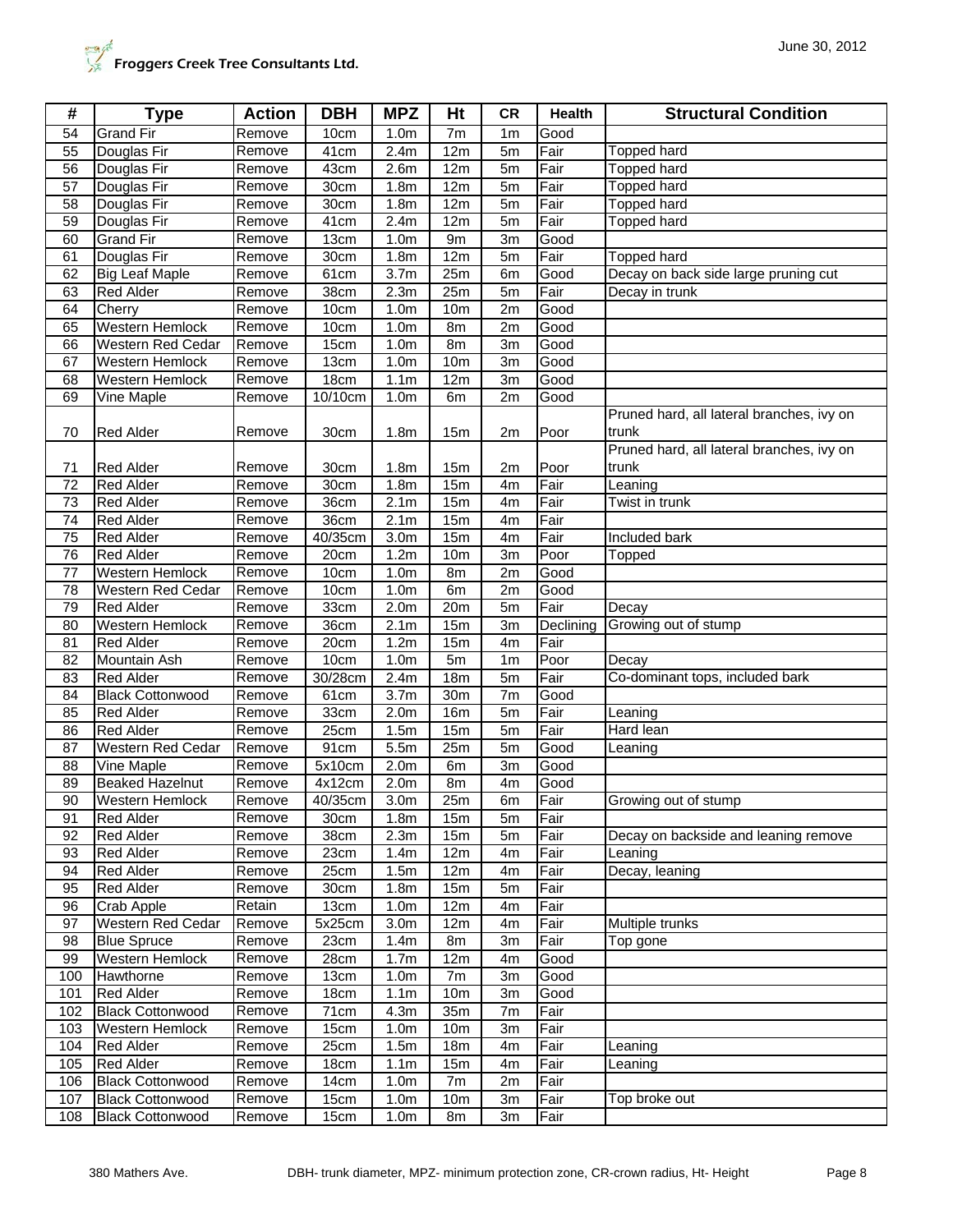| #          | <b>Type</b>                         | <b>Action</b>    | <b>DBH</b>         | <b>MPZ</b>                           | Ht              | CR.      | Health       | <b>Structural Condition</b> |
|------------|-------------------------------------|------------------|--------------------|--------------------------------------|-----------------|----------|--------------|-----------------------------|
| 109        | <b>Black Cottonwood</b>             | Remove           | 15cm               | 1.0 <sub>m</sub>                     | 8m              | 3m       | Fair         |                             |
| 110        | <b>Red Alder</b>                    | Remove           | 25cm               | 1.5m                                 | 15m             | 4m       | Fair         |                             |
| 111        | <b>Red Alder</b>                    | Remove           | 30cm               | 1.8 <sub>m</sub>                     | 15m             | 4m       | Fair         | Leaning                     |
| 112        | <b>Red Alder</b>                    | Remove           | 25cm               | 1.5m                                 | 12m             | 4m       | Fair         | Hard lean                   |
| 113        | <b>Red Alder</b>                    | Remove           | 25cm               | 1.5m                                 | 6m              | 2m       | Poor         | Top broke out               |
| 114        | <b>Black Cottonwood</b>             | Remove           | 20cm               | 1.2 <sub>m</sub>                     | 8m              | 3m       | Fair         |                             |
| 115        | <b>Black Cottonwood</b>             | Remove           | 18cm               | 1.1 <sub>m</sub>                     | 10 <sub>m</sub> | 3m       | Good         |                             |
| 116        | <b>Red Alder</b>                    | Remove           | 18/12cm            | 1.8 <sub>m</sub>                     | 10m             | 4m       | Good         |                             |
| 117        | <b>Red Alder</b>                    | Remove           | 22cm               | 1.3 <sub>m</sub>                     | 12m             | 4m       | Good         |                             |
| 118        | <b>Western Red Cedar</b>            | Remove           | 20cm               | 1.2m                                 | 7m              | 3m       | Good         |                             |
| 119        | Douglas Fir                         | Remove           | 13cm               | 1.0 <sub>m</sub>                     | 8m              | 3m       | Good         |                             |
| 120        | Cherry                              | Remove           | 14/14/14           | 2.0 <sub>m</sub>                     | 10 <sub>m</sub> | 4m       | Good         |                             |
| 121        | Douglas Fir                         | Remove           | 10cm               | 1.0 <sub>m</sub>                     | 8m              | 3m       | Good         |                             |
| 122        | Cherry                              | Remove           | 20cm               | 1.2m                                 | 10 <sub>m</sub> | 3m       | Good         |                             |
| 123        | Douglas Fir                         | Remove           | $\overline{30}$ cm | 1.8 <sub>m</sub>                     | 15m             | 4m       | Good         |                             |
| 124        | Douglas Fir                         | Remove           | 13cm               | 1.0 <sub>m</sub>                     | 10 <sub>m</sub> | 3m       | Good         |                             |
| 125        | Douglas Fir                         | Remove           | 15cm               | 1.0 <sub>m</sub>                     | 10 <sub>m</sub> | 3m       | Good         |                             |
| 126        | Crab Apple                          | Retain           | 20cm               | 1.2m                                 | 7m              | 4m       | Fair         |                             |
| 127<br>128 | Arbutus<br><b>Western Red Cedar</b> | Remove<br>Remove | 15cm               | 1.0 <sub>m</sub>                     | 4m              | 3m       | Good         |                             |
| 129        | <b>Grand Fir</b>                    | Remove           | 10cm<br>8cm        | 1.0 <sub>m</sub><br>1.0 <sub>m</sub> | 6m<br>6m        | 2m<br>2m | Fair<br>Good |                             |
| 130        | <b>Western Red Cedar</b>            | Remove           | 23cm               | 1.4m                                 | 10m             | 3m       | Good         |                             |
| 131        | Western Red Cedar                   | Remove           | 18cm               | 1.1 <sub>m</sub>                     | 10 <sub>m</sub> | 3m       | Good         |                             |
| 132        | Western Red Cedar                   | Remove           | 15cm               | 1.0 <sub>m</sub>                     | 10 <sub>m</sub> | 3m       | Good         |                             |
| 133        | <b>Western Red Cedar</b>            | Remove           | 20cm               | 1.2m                                 | 10 <sub>m</sub> | 3m       | Good         |                             |
| 134        | Western Red Cedar                   | Remove           | 20cm               | 1.2m                                 | 10m             | 3m       | Good         |                             |
| 135        | Western Red Cedar                   | Remove           | 15cm               | 1.0 <sub>m</sub>                     | 10m             | 3m       | Good         |                             |
| 136        | <b>Western Red Cedar</b>            | Remove           | 30cm               | 1.8 <sub>m</sub>                     | 10 <sub>m</sub> | 3m       | Good         |                             |
| 137        | <b>Western Red Cedar</b>            | Remove           | 10cm               | 1.0 <sub>m</sub>                     | 10 <sub>m</sub> | 3m       | Good         |                             |
| 138        | <b>Western Red Cedar</b>            | Remove           | 25cm               | 1.5m                                 | 10 <sub>m</sub> | 3m       | Good         |                             |
| 139        | Western Red Cedar                   | Remove           | 13cm               | 1.0 <sub>m</sub>                     | 10 <sub>m</sub> | 3m       | Good         |                             |
| 140        | Western Red Cedar                   | Remove           | 18cm               | 1.1 <sub>m</sub>                     | 10 <sub>m</sub> | 3m       | Good         |                             |
| 141        | <b>Western Red Cedar</b>            | Remove           | 25cm               | 1.5m                                 | 10 <sub>m</sub> | 3m       | Good         |                             |
| 142        | <b>Western Red Cedar</b>            | Remove           | 18cm               | 1.1 <sub>m</sub>                     | 10m             | 3m       | Good         |                             |
| 143        | Excelsa Cedar                       | Remove           | 15cm               | 1.0 <sub>m</sub>                     | 5m              | 2m       | Good         |                             |
| 144        | Excelsa Cedar                       | Remove           | 15cm               | 1.0 <sub>m</sub>                     | 5m              | 2m       | Good         |                             |
| 145        | <b>Excelsa Cedar</b>                | Remove           | 10cm               | 1.0 <sub>m</sub>                     | 5m              | 2m       | Good         |                             |
| 146        | Excelsa Cedar                       | Remove           | 10cm               | 1.0 <sub>m</sub>                     | 5 <sub>m</sub>  | 2m       | Good         |                             |
|            | 147 Excelsa Cedar                   | Remove           | 10cm               | 1.0 <sub>m</sub>                     | 5m              | 2m       | Good         |                             |
| 148<br>149 | <b>Excelsa Cedar</b>                | Remove           | 10cm<br>20cm       | 1.0 <sub>m</sub><br>1.2 <sub>m</sub> | 5m              | 2m       | Good         |                             |
| 150        | Cherry<br><b>Excelsa Cedar</b>      | Remove<br>Remove | 8cm                | 1.0 <sub>m</sub>                     | 10m<br>5m       | 4m<br>2m | Fair<br>Good |                             |
| 151        | <b>Excelsa Cedar</b>                | Remove           | 13cm               | 1.0 <sub>m</sub>                     | 5m              | 2m       | Good         |                             |
| 152        | <b>Excelsa Cedar</b>                | Remove           | 13cm               | 1.0 <sub>m</sub>                     | 5m              | 2m       | Good         |                             |
| 153        | <b>Excelsa Cedar</b>                | Remove           | 15cm               | 1.0 <sub>m</sub>                     | 5m              | 2m       | Good         |                             |
| 154        | Excelsa Cedar                       | Remove           | 15cm               | 1.0 <sub>m</sub>                     | 5m              | 2m       | Good         |                             |
| 155        | <b>Excelsa Cedar</b>                | Remove           | 10/10cm            | 1.0 <sub>m</sub>                     | 5m              | 2m       | Good         |                             |
| 156        | <b>Excelsa Cedar</b>                | Remove           | 10/10cm            | 1.0 <sub>m</sub>                     | 5m              | 2m       | Good         |                             |
| 157        | Excelsa Cedar                       | Remove           | 15cm               | 1.0 <sub>m</sub>                     | 5m              | 2m       | Good         |                             |
| 158        | Excelsa Cedar                       | Remove           | 8cm                | 1.0 <sub>m</sub>                     | 5m              | 2m       | Good         |                             |
| 159        | <b>Excelsa Cedar</b>                | Retain           | 13cm               | 1.0 <sub>m</sub>                     | 5m              | 2m       | Good         |                             |
| 160        | <b>Excelsa Cedar</b>                | Retain           | 15cm               | 1.0 <sub>m</sub>                     | 5m              | 2m       | Good         |                             |
| 161        | Excelsa Cedar                       | Retain           | 12/12cm            | 1.2m                                 | 5m              | 2m       | Good         |                             |
| 162        | <b>Excelsa Cedar</b>                | Retain           | 12/9cm             | 1.1 <sub>m</sub>                     | 5m              | 2m       | Good         |                             |
| 163        | Excelsa Cedar                       | Retain           | 12/9cm             | 1.1 <sub>m</sub>                     | 5m              | 2m       | Good         |                             |
| 164        | <b>Excelsa Cedar</b>                | Remove           | 13cm               | 1.0 <sub>m</sub>                     | 5m              | 2m       | Good         |                             |
| 165        | Excelsa Cedar                       | Retain           | 12/10cm            | 1.2 <sub>m</sub>                     | 5m              | 2m       | Good         |                             |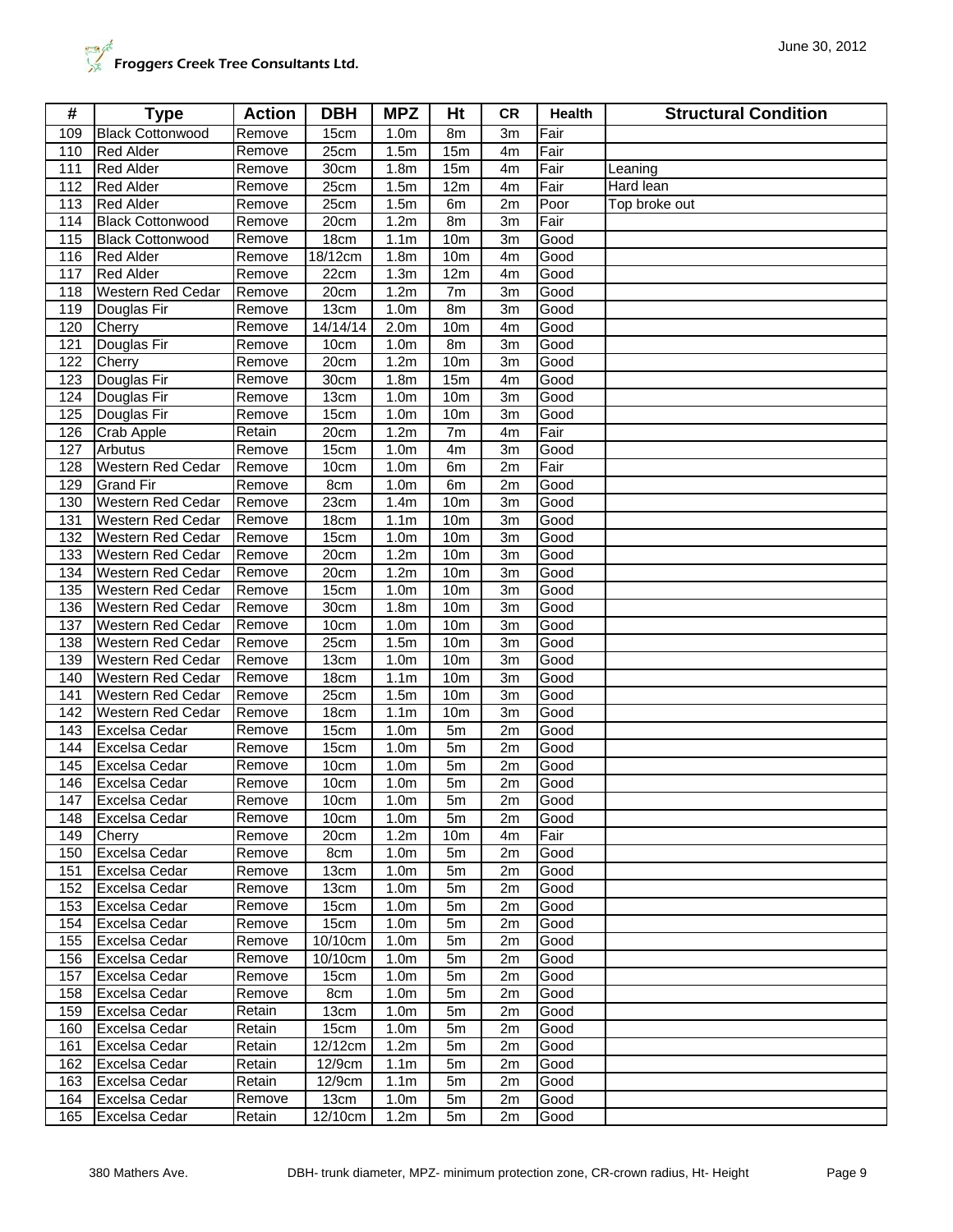| <b>Page</b><br>Froggers Creek Tree Consultants Ltd. |  |
|-----------------------------------------------------|--|

| #                     | <b>Type</b>              | <b>Action</b> | <b>DBH</b>         | <b>MPZ</b>       | Ht                | <b>CR</b>      | <b>Health</b> | <b>Structural Condition</b> |  |  |
|-----------------------|--------------------------|---------------|--------------------|------------------|-------------------|----------------|---------------|-----------------------------|--|--|
| 166                   | Douglas Fir              | Retain        | 13cm               | 1.0 <sub>m</sub> | 8m                | 3 <sub>m</sub> | Good          |                             |  |  |
| 167                   | Douglas Fir              | Retain        | 8cm                | 1.0 <sub>m</sub> | 8m                | 3m             | Good          |                             |  |  |
| 168                   | Douglas Fir              | Retain        | 15cm               | 1.0 <sub>m</sub> | 8m                | 3m             | Good          |                             |  |  |
| 169                   | Douglas Fir              | Remove        | 10cm               | 1.0 <sub>m</sub> | 8m                | 3m             | Good          |                             |  |  |
| 170                   | Douglas Fir              | Retain        | 15cm               | 1.0 <sub>m</sub> | 8m                | 3m             | Good          |                             |  |  |
| 171                   | Douglas Fir              | Remove        | 13cm               | 1.0 <sub>m</sub> | 8m                | 3m             | Good          |                             |  |  |
| 172                   | Douglas Fir              | Remove        | 5cm                | 1.0 <sub>m</sub> | 7 <sub>m</sub>    | 2m             | Good          |                             |  |  |
| 173                   | Douglas Fir              | Remove        | 10cm               | 1.0 <sub>m</sub> | 8m                | 3m             | Good          |                             |  |  |
| 174                   | Douglas Fir              | Remove        | 13cm               | 1.0 <sub>m</sub> | 8m                | 3m             | Good          |                             |  |  |
| 175                   | Western Red Cedar        | Remove        | 30cm               | 1.8 <sub>m</sub> | 12m               | 4 <sub>m</sub> | Good          |                             |  |  |
| 176                   | Western Red Cedar        | Remove        | 30cm               | 1.8 <sub>m</sub> | 12m               | 4m             | Good          |                             |  |  |
| 177                   | Western Red Cedar        | Remove        | 15cm               | 1.0 <sub>m</sub> | 12 <sub>m</sub>   | 4 <sub>m</sub> | Good          |                             |  |  |
| 178                   | Western Red Cedar        | Remove        | 13cm               | 1.0 <sub>m</sub> | 12m               | 4m             | Good          |                             |  |  |
| 179                   | Western Red Cedar        | Remove        | 20cm               | 1.2m             | 12m               | 4m             | Good          |                             |  |  |
| 180                   | <b>Western Red Cedar</b> | Remove        | 25cm               | 1.5 <sub>m</sub> | 12m               | 4m             | Good          |                             |  |  |
| 181                   | <b>Western Red Cedar</b> | Remove        | 13cm               | 1.0 <sub>m</sub> | 12m               | 4 <sub>m</sub> | Good          |                             |  |  |
| 182                   | Western Red Cedar        | Remove        | $\overline{3}0$ cm | 1.8 <sub>m</sub> | 12m               | 4m             | Good          |                             |  |  |
| 183                   | <b>Western Red Cedar</b> | Remove        | 33cm               | 2.0 <sub>m</sub> | 12 <sub>m</sub>   | 4m             | Good          |                             |  |  |
| 184                   | Western Red Cedar        | Remove        | 10cm               | 1.0 <sub>m</sub> | 6m                | 2m             | Good          |                             |  |  |
| 185                   | Western Red Cedar        | Remove        | 13cm               | 1.0 <sub>m</sub> | 6m                | 2m             | Good          |                             |  |  |
| 186                   | Western Red Cedar        | Remove        | 13cm               | 1.0 <sub>m</sub> | 6m                | 2m             | Good          |                             |  |  |
| 187                   | Western Red Cedar        | Remove        | 15cm               | 1.0 <sub>m</sub> | 6m                | 2m             | Good          |                             |  |  |
| 188                   | Japanese Cedar           | Remove        | 8cm                | 1.0 <sub>m</sub> | 7 <sub>m</sub>    | 2m             | Poor          |                             |  |  |
| 189                   | Japanese Cedar           | Remove        | 10cm               | 1.0 <sub>m</sub> | 7 <sub>m</sub>    | 2m             | Poor          |                             |  |  |
| 190                   | Japanese Cedar           | Remove        | 5cm                | 1.0 <sub>m</sub> | 6m                | 2m             | Fair          |                             |  |  |
| 191                   | Japanese Cedar           | Retain        | 13cm               | 1.0 <sub>m</sub> | 7 <sub>m</sub>    | 3m             | Fair          |                             |  |  |
| <b>OFF-SITE TREES</b> |                          |               |                    |                  |                   |                |               |                             |  |  |
| 10                    | English Walnut           | Retain        | 51cm               | 3.0 <sub>m</sub> | 20 <sub>m</sub>   | 6 <sub>m</sub> | Good          |                             |  |  |
|                       |                          |               |                    |                  | <b>CITY TREES</b> |                |               |                             |  |  |
| 3                     | Douglas Fir              | Retain        | 56cm               | 3.4 <sub>m</sub> | 25m               | 5 <sub>m</sub> | Good          | lvy on tree                 |  |  |
| 11                    | <b>Beaked Hazelnut</b>   | Retain        | 10x10              | 2.0 <sub>m</sub> | 8m                | 3m             | Good          |                             |  |  |

12 Big Leaf Maple Retain 10cm 1.0m 10m 4m Good